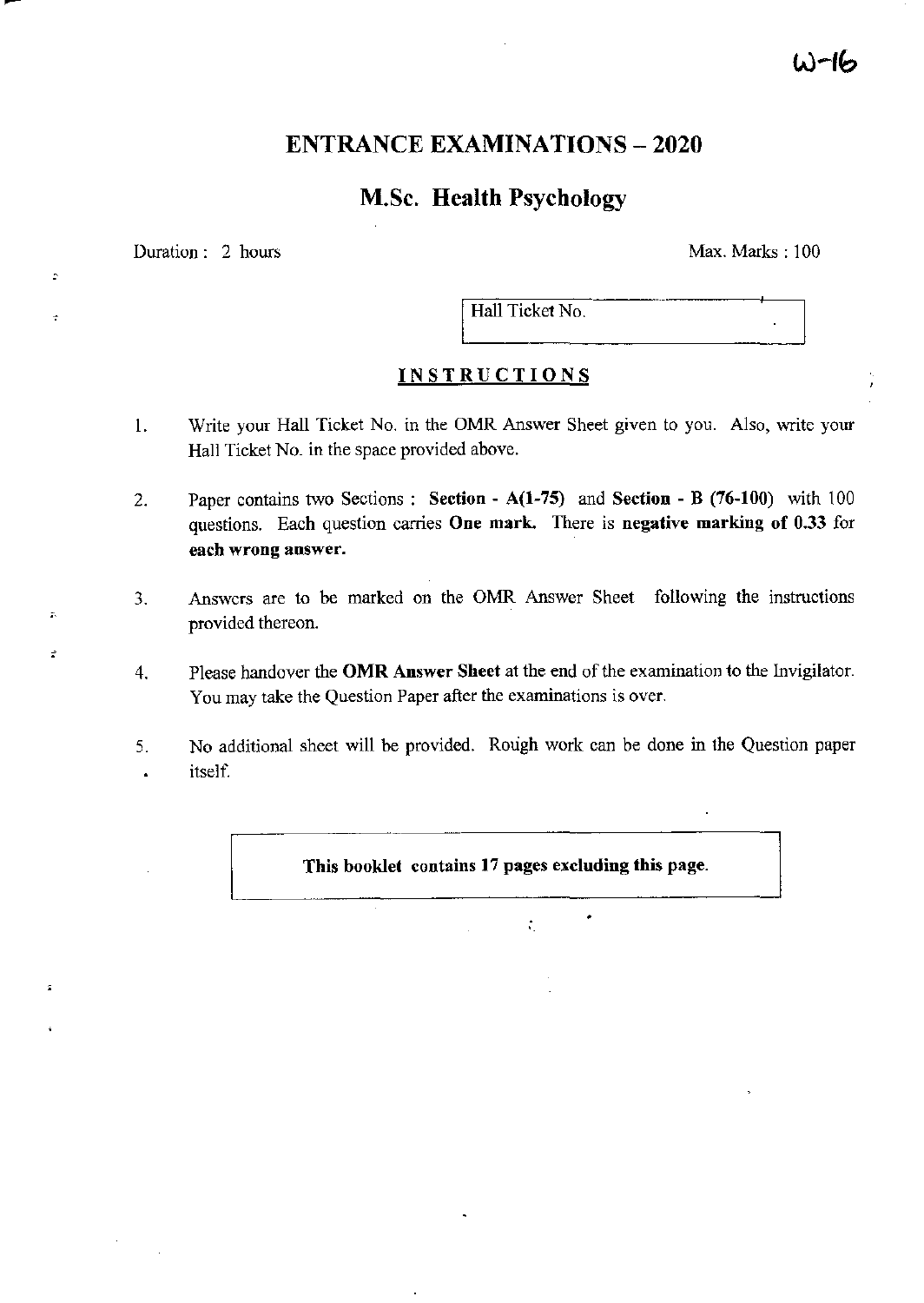### Part A

- 1. Giri narrated to Shushant about the awkward situation he had created at his friend's birthday party few years back, but Shushant is unable to remember what it was. This is an example of
	- A. Amnesia
	- B. Repression
	- C. Implicit memory
	- D. Interference
- 2. One of the earliest psychologists to study memory and forgetting was Herman Ebbinghaus, who used himself as a subject to test his own recall of a list of nonsense syllables, previously learned through rehearsal. From his work he came up with the concept of a forgetting curve. This suggests
	- A. Remembering nonsense syllables can be encoded faster than meaningful information
	- B. New information will interfere with old information already stored in Long Term Memory
	- C. Recall of meaningless information drops very soon after initial learning and then levels off
	- D. Recall of meaningless information cannot be retrieved more than three hours after encoding
- 3. Which of the following responses is not learned through operant conditioning?
	- A. Bhuvan gets Rs.80 after getting a 95 percent in his statistics class
	- B. A rat learns to press a button to get food pellets
	- C. A child takes his first steps and gets a hug from the mother
	- D. A dog jumps over a fence to avoid an electric shock
- 4. Which of the following psychologists would argue that learning can take place by observing another person even though not reinforced?
	- A. Edward Tolman
	- B. B. F. Skinner
	- c. John Watson
	- D. Albert Bandura
- 5. Pandu watches a violent television show and then pretends to shoot his mother with a toy pistol. A psychologist would say that Pandu has learned this behaviour through
	- A. Operant conditioning
	- B. Classical conditioning
	- C. Vicarious learning
	- D. Latent learning
- 6. What is the goal of both positive and negative reinforcement?
	- A. To decrease the likelihood that a negative reinforcer will follow a behaviour
	- B. To increase the likelihood that the preceding behaviour will be repeated
	- C. To decrease the likelihood that the preceding behaviour will be repeated
	- D. To increase the likelihood that a wrong behaviour is not adopted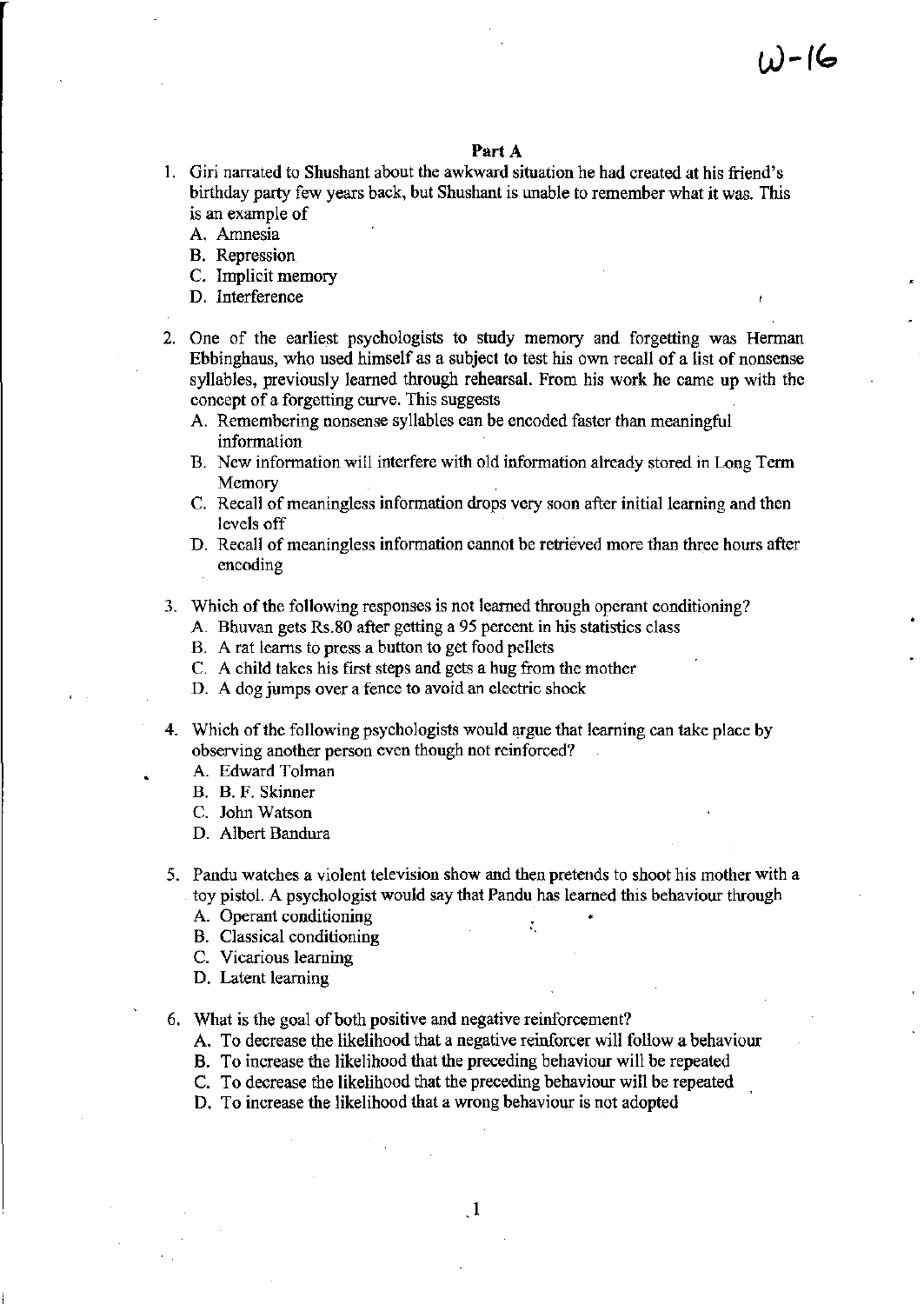- 7. As part of a new research in behavioural medicine, researchers gave mice saccharine~ flavoured water and followed it up with an injection of a drug that weakens mice's immune systems. Later, when these mice drank saccharine-flavoured water, they showed signs of weakened immune response. Research is currently under way to see if the reverse is possible (if conditioning can be used to increase immune functioning), a discovery that would surely have important implications for new medical treatments. In this experiment, what is the saccharine-flavoured water?
	- A. Unconditioned stimulus
	- B. Conditioned stimulus
	- C. Conditioned response
	- D. Unconditioned response
- 8. A passenger on an airplane was feeling very anxious about an important job interview thc next morning, and as a result he was uneasy and nervous. Back home a week later, he contemplates a holiday trip. Though he hadn't previously been afraid to fly, he finds himself suddenly nervous about flying and decides to cancel his plans of a holiday. Which of the following statements indicates the UCS, UCR, CS, and CR respectively?
	- A. Job interview, feeling nervous and anxious, flying, feeling nervous and anxious aboul flying
	- B. Feeling nervous and anxious, flying, holiday, feeling anxious and nervous about flying
	- C. Flying, feeling nervous and anxious, job interview, feeling nervous and anxious
	- D. Feeling nervous and anxious, job interview, flying, feeling nervous and anxious
- 9. What is one major difference between the sympathetic and parasympathetic nervous systems?
	- A. The sympathetic nervous system increases physiological arousal, while the parasympathetic nervous system returns the body to a calmer and relaxed state
	- B. The sympathetic nervous system is a subdivision of the somatic nervous system, while the parasympathetic nervous system is a subdivision of the autonomic nervous system
	- C. The sympathetic nervous system plays a role in traumatic events, while the parasympathetic nervous system only plays a role in digestion
	- D. The parasympathetic ncrvous system is part a of the sympathetic nervous system
- 10. Jagannath runs an experiment testing the effects of sugar consumption on aggression behaviour in children. He randomly assigned 20 subjects to a control group which was given sugar~free candy or to the experimental group that was given the pure sugar candy. He then tested the subjects' response to different puzzles, each with increasing difficulty. Jagannath hypothesized that sugar levels do play a role in aggression in children. In order to know whether his hypothesis has been supported, Jagannath has to use
	- A. Descriptive statistics
	- B. Means-to-end statistics
	- C. Experimental research
	- D. Inferential statistics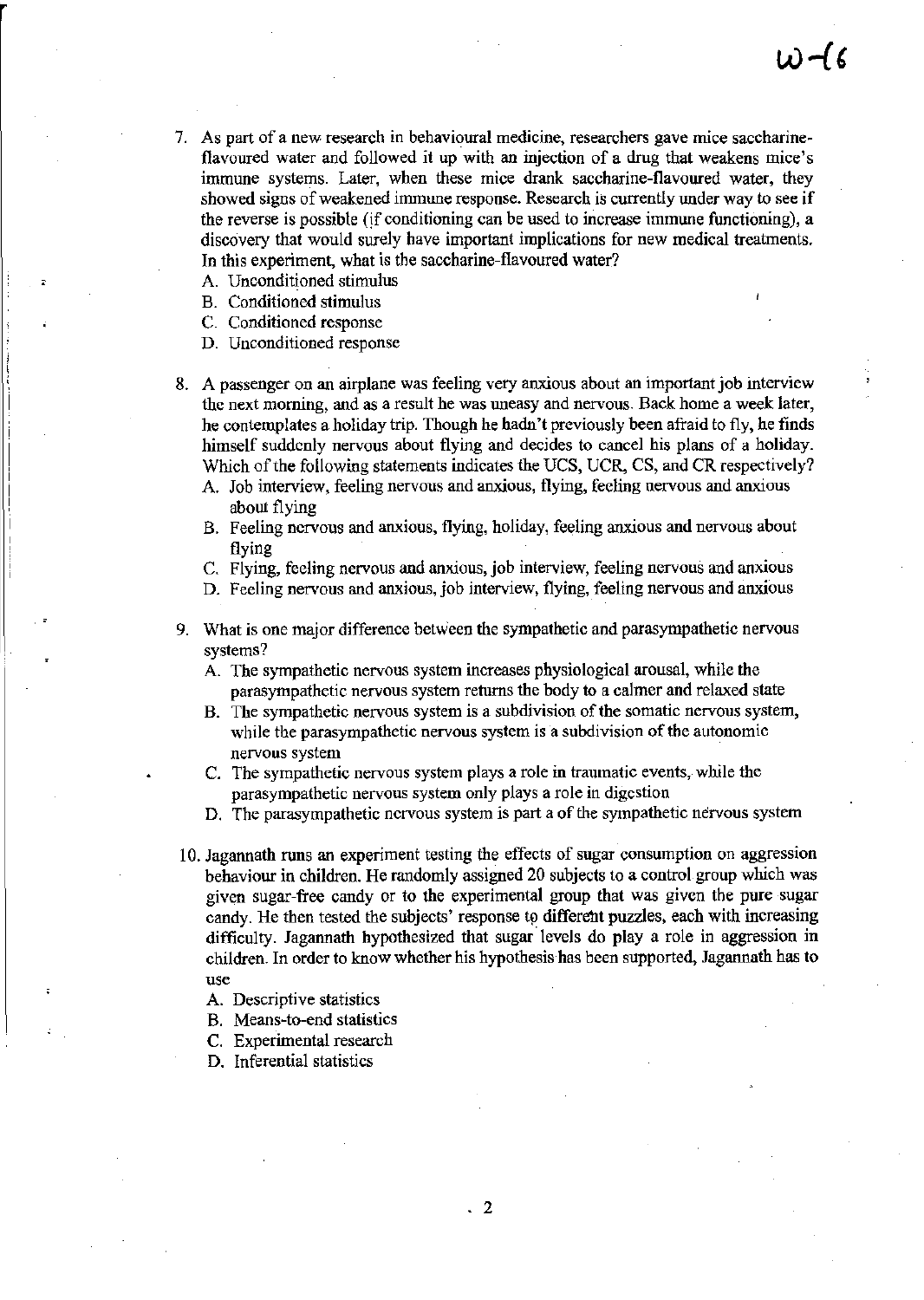- 11. Phenomenology is best defined as
	- A. The study of natural, unanalyzed perception
	- H. Study of a phenomenon in a laboratory setting
	- C. The study of cross-cultural psychosocial phenomena
	- D. The study of demographic variables in operation
- 12. Psychoanalysis focuses mainly on
	- A. Collective unconscious
	- B. Inferiority complex
	- C. Psychosomatism
	- D. Internal conflict and unconscious desires
- 13. Archetypes means

 $\vec{\Gamma}$ 

- A. Thc contents of the collective conscious-images Or symbols cxpressing lhe inherited patterns for the organisation of experience
- B. The contents of the symbolic unconscious-images or symbols expressing the inherited patterns for the organisation of experience
- C. The contents of the collective unconscious-images or symbols cxpressing the inherited patterns for the organisation of experience
- D. The contents of the symbolic and collective unconscious-images or symbols expressing the experienced patterns for the organisation of experience
- 14. Match *Category A* with *Category B*

*Category A* 

- 1. Collapse of a Minar
- ii. Conditioned responses and habits
- iii. Stars twinkle in the night
- iv. How to drive a car *Category B*
- a. Procedural memory
- b. Semantic memory
- c. Flashbulb memory
- d. Implicit memory
- A. i- c, ii-d, iii-b, iv-a
- B. i- d, ii-a, iii-b, iv-c
- C. i- c, ii-a, iii-b, iv-d
- D. i- b, ii-a, iii-d, iv-c
- 15. A researcher investigates whether age of groups (adolescents, young adults, middleaged adults, and senior citizens) affects performance on a test of short-term memory. Because the researcher cannot randomly assign participants into the various age groups, this research is referred to as  $\frac{1}{\sqrt{2\pi}}$  research
	- A. Experimental
	- B. Quasi-experimental
	- C. Semi-experimental
	- D. Correlational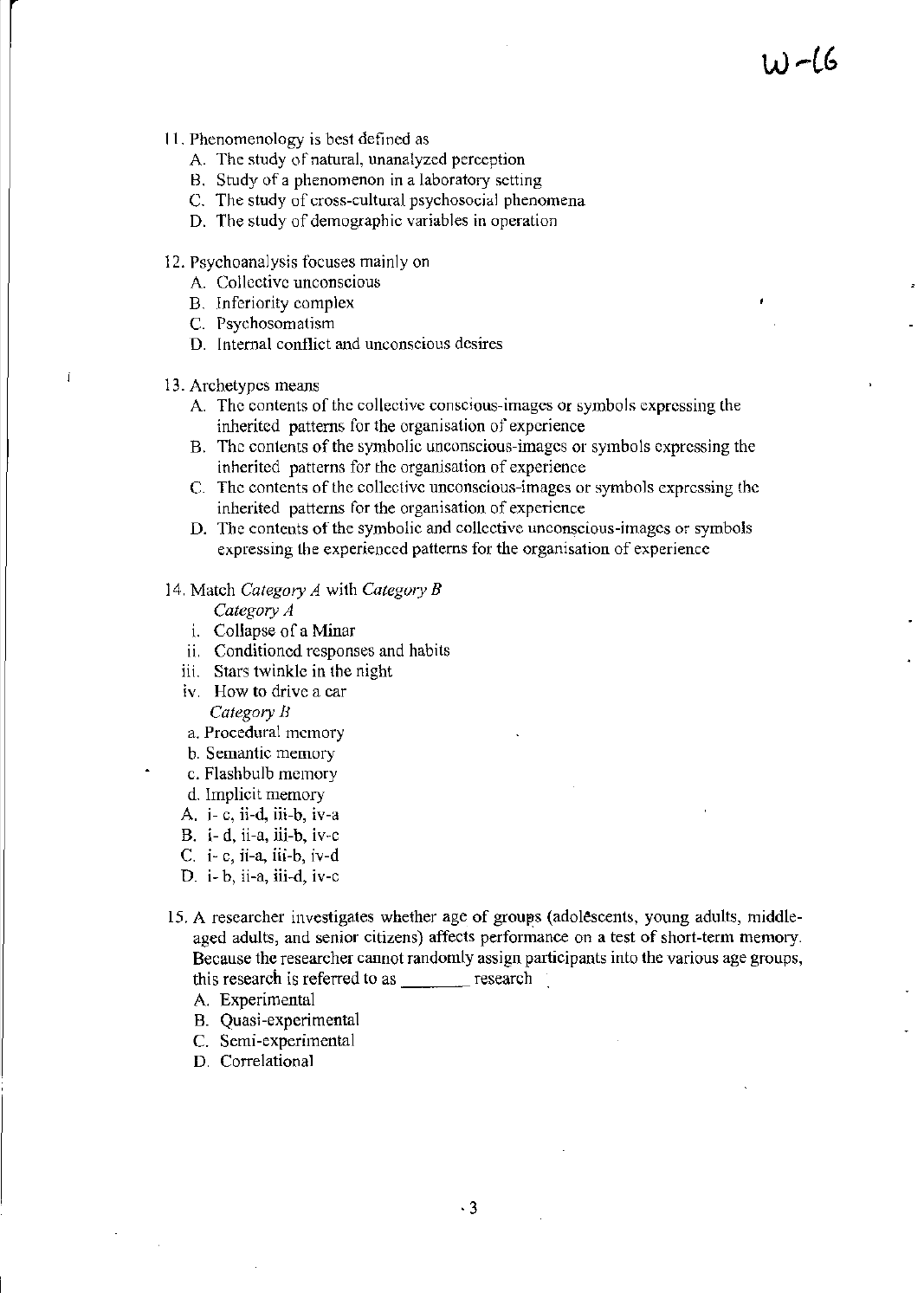- 16. The process by which a germ cell divides, producing two gametes (sperm or ovum), is called
	- A. The double helix
	- B. Crossing-over
	- C. Meiosis
	- D. Mitosis
- 17. Longitudinal research examining prenatal and birth complications has led to the conclusion that
	- A. The biological impairments cannot be overcome by postnatal interventions
	- B. The biological impairments can be mitigated by technological interventions, but they cannot be cured
	- C. A supportive and stimulating home environment helps the child to overcome the biological effects of early complications
	- D. Most early complications resolve regardless of the postnatal environment
- 18. Which of the following techniques for boosting our image is/are correct?
	- l. Other enhancement
	- ii. Self enhancement
	- iii. Flattery
	- iv. Impression appeal
	- A. Only i
	- B. Only ii
	- C. iii and i
	- D. i and ii

19. Which of the following statement is/are correct?

- i. Communicators who are physically attractive arc more persuasive than communicators who are not attractive
- ii. The central route to persuasion does not work when people attend to a message
- iii. Systematic versus central route has provided an important key to understanding when and how persuasion occurs

4

- A. Only i
- B. ii and iii
- C. i and ii
- D. Only iii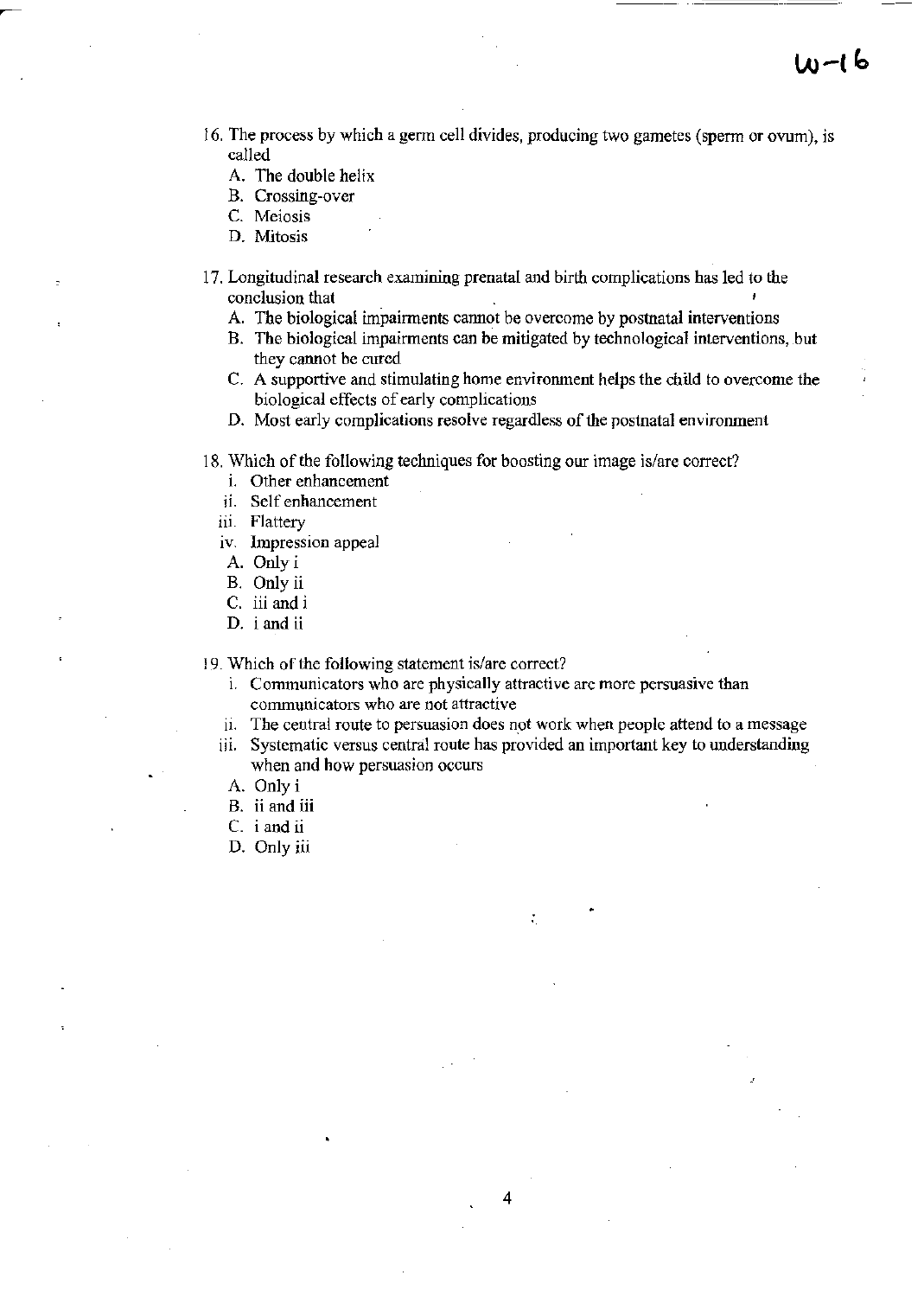20. Match *Category A* with *Category B* 

*Category A* 

- i. Sternberg
- ii. Kelly
- iii. Tajfel

iv. Asch

*Category B* 

a. Causal Attribution

h. Social comparison theory

c. Conformity

d. Triangular model of love

A. i-a, ii-b, iii-d, iv-c

B. i-b, ii-c, iii-d, iv-a

- C. i-b, ii-c, iii-a, iv-d
- D. i-d, ii-a, iii-b, iv-c
- 21. Which of the following propose( s) that external conditions, especially those that create frustration arouse a strong motive to harm others
	- A. Drive theories
	- B. Biological theories
	- C. General aggression model
	- D. Theory of frustration
- 22. Who among the following conducted obedience studies?
	- A. Solomon Asch
	- B. B. F. Skinner
	- C. Milgram
	- D. Maslow and Rogers
- 23. Individuals involving in hooliganism in a football match is an example of
	- A. Distraction
	- B. Social Loafing
	- C. Modeling effect
	- D. Deindividuation
- 24. The phenomenon wherein each bystander's sense of responsibility to help decreases as the number of witnesses increases is called
	- A. Audience Inhibition
	- **B.** Bystander effect
	- C. Apathy
	- D. Diffusion of responsibility
- 25. Which of the following suggests that the presence of others is arousing and can either increase or reduce performance, depending on whether dominant responses in a given situation are correct or incorrect
	- A Evaluation apprehension theory
	- B. Deindividuation .
	- C. Collectivism
	- D. Drive theory of social facilitation
		- $\mathbf{R}^5$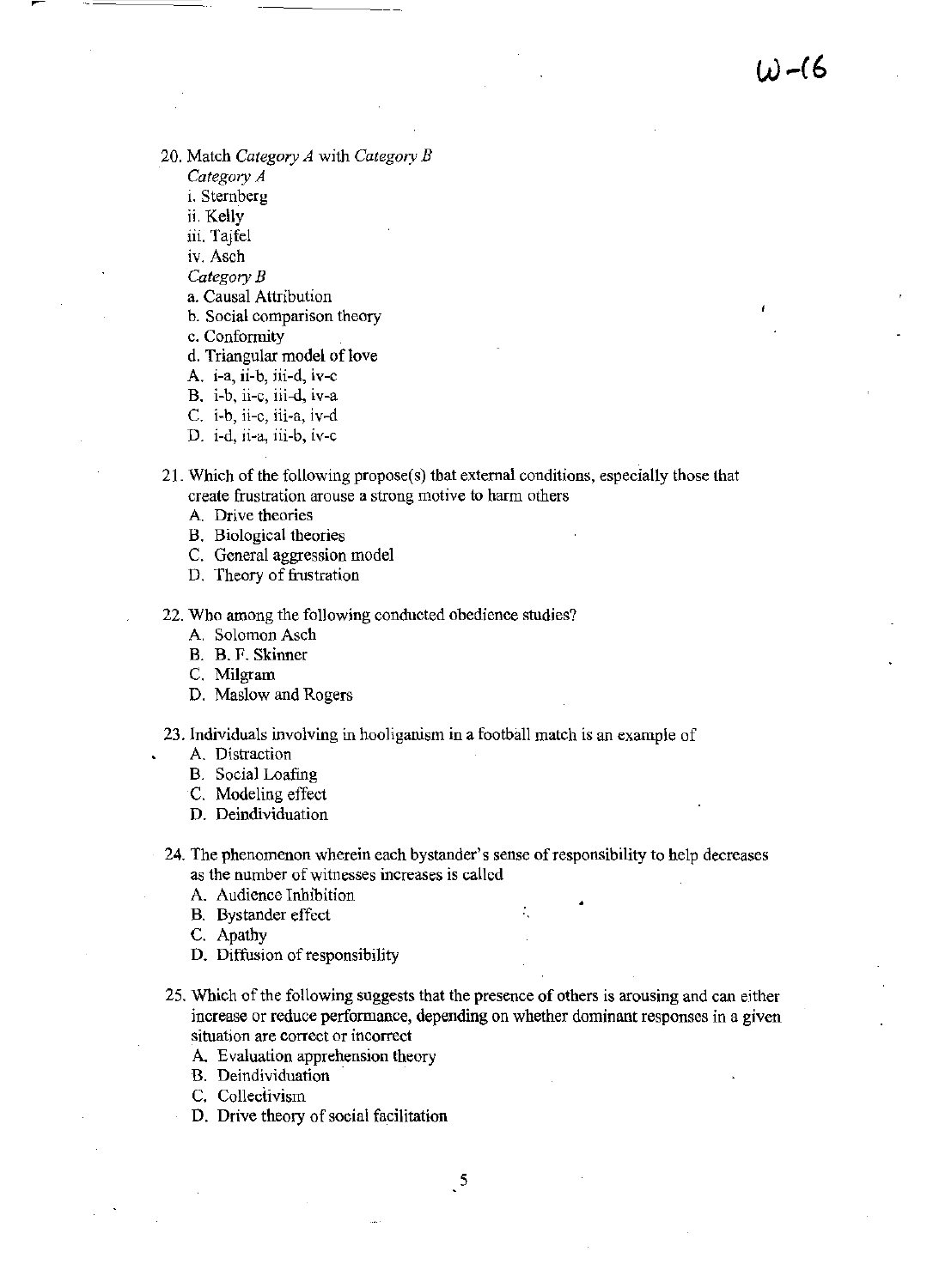W-(b

- 26. According to Allport, Mahatma Gandhi's non-violence and Hitler's Nazism are examples of ; the traits used to write a testimonial or job recommendation for a person such as sincere, diligent, etc. represent  $\qquad \qquad$  ; and traits such as 'likes mangoes' or 'prefers ethnic clothes' are examples of
	- A. Source traits; surface traits; personal traits
	- B. Cardinal traits; central traits; secondary traits
	- C. Open traits, agreeable traits; conscientious traits
	- D. Stable traits; extraversion; introversion
- 27. Using contrived explanations to conceal or disguise unworthy motives for one's behaviour
	- A. Rationalization
	- B. Reaction formation
	- C. Sublimation
	- D. Fixation
- 28. In the history of abnormal psychology, it was seen that a condition called was identified in which people believed themselves to be possessed by wolves and imitated their behaviour
	- A. Lycanthropy
	- B. Lupinothropy
	- C. Diffuse Identity disorder
	- D. Hysterical disorder
- 29. Which of the following are associated with the concepts of Hippocrates? i. Sanguine ii. Mania iii. Athletic iv. Endomorph v. Melancholia vi.Ectomorph vii. Cryptic viii. Phrenitis ix. Mesomorph x. Pathetic A. *i*, *iii*, *v*, *vii*, *ix*, *x* 
	- B. iii, iv, vi, viii, ix
	- C. iv, VI, IX, X
	- D. ii, v, viii
- 30. The awareness of our inevitablc death and its implications for our living can lead to  $\cdot$ , a deep concern over whether we arc living meaningful and fulfilling lives
	- A. Self actualization
	- B. Striving for superiority
	- C. Existential anxiety
	- D. Need for exploration
- 31. In the Rorschach Inkblot Test, the two phases in which the cards are administered individually are

6

- A. Coloured, black & white
- B. Perfonnance proper, Inquiry
- C. Specific, masked
- D. Direct content, indirect content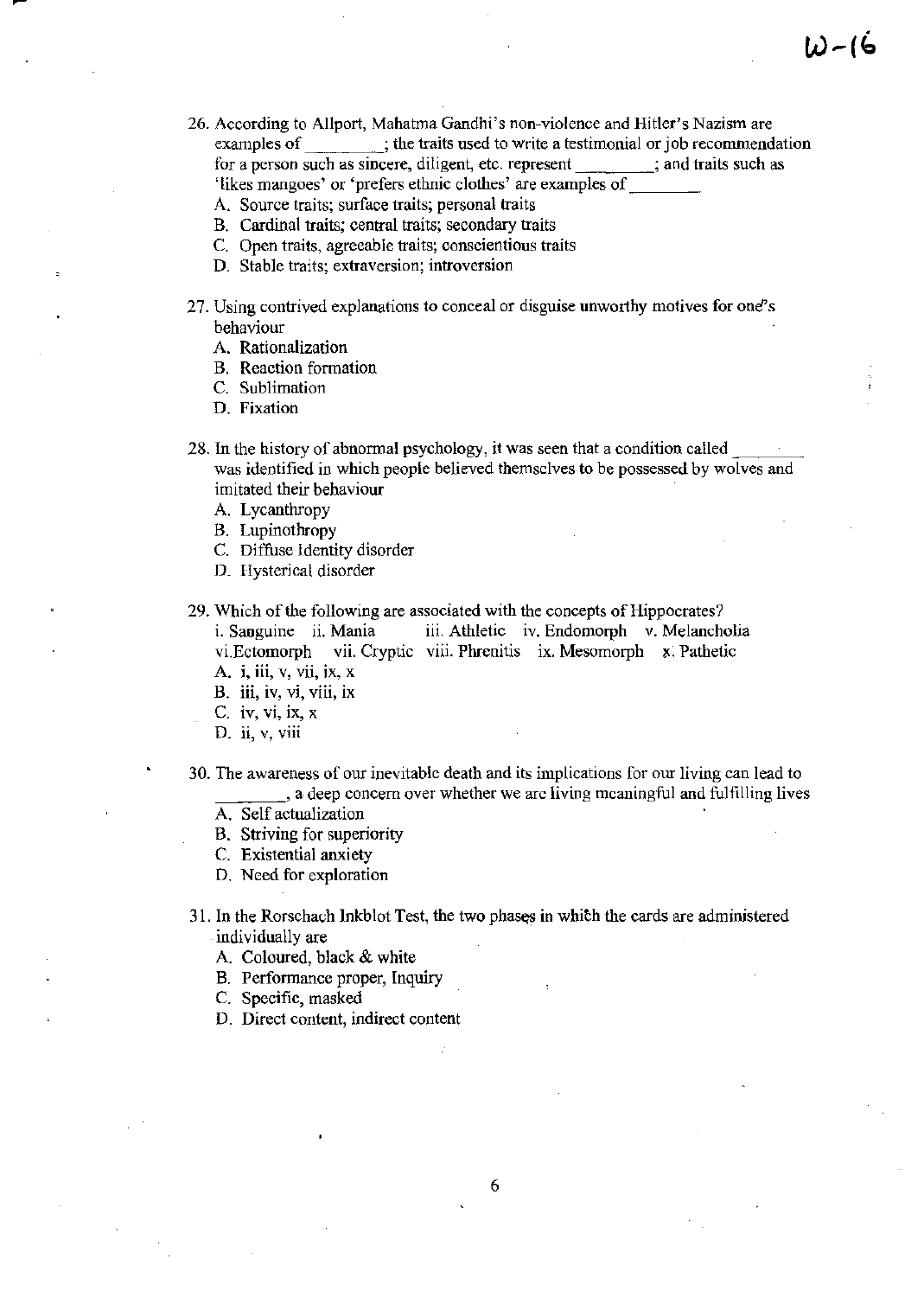- 32. The model that states that psychological disorders develop when a biological predisposition to the disorder is set off by a stressful situation is called
	- A. Medical-biological model
	- B. Tcmperament-stress model
	- C. Diathesis-stress model
	- D. Life stress model
- 33. Anxiety disorders have been linked to low activity of the neurotransmitter schizophrenia to excess activity of \_\_\_\_\_\_\_\_\_, and depression to low activity of
	- A. Amphetamines, epinephrine, norepinephrine
	- B. Glutamate, cndorphin, acetylcholine
	- C. Norepinephrine, acetylcholine, serotonin
	- D. Gamma aminobutyric acid, dopamine, serotonin
- 34. The preventive strategy, that prepares people to tolerate an anticipated threat by changing the things they say to themselves before or during a stressful event is called
	- A. Anticipatory stress training
	- B. Stress-inoculation training
	- C. Self talk training
	- D. Internal dialogue training
- 35. The symptoms of a are nearly identical to those experienced during a state of fear except that they are often accompanied by a subjective sense of impending doom, including fears of dying, going crazy, or losing control
	- A. Phobic attack
	- B. Spccific phobia
	- C. Panic attack
	- D. Generalized anxiety disorder
- 36. A behavioural treatment that combines exposure and response prevention seems to be the most effective approach to treat
	- A. Stress disorder
	- B. Delusional disorder
	- C. Obsessive-compulsive disorder
	- D. Bipolar mood disorder
- 37. According to Beck, the negative thoughts about the self, negative thoughts about one's experiences and the surrounding world, and negative thoughts about one's future together constitute

7

- A. Dysfunctional beliefs
- B. Self-defeating thoughts
- C. Negative erroneous schemas
- D. Negative cognitive triad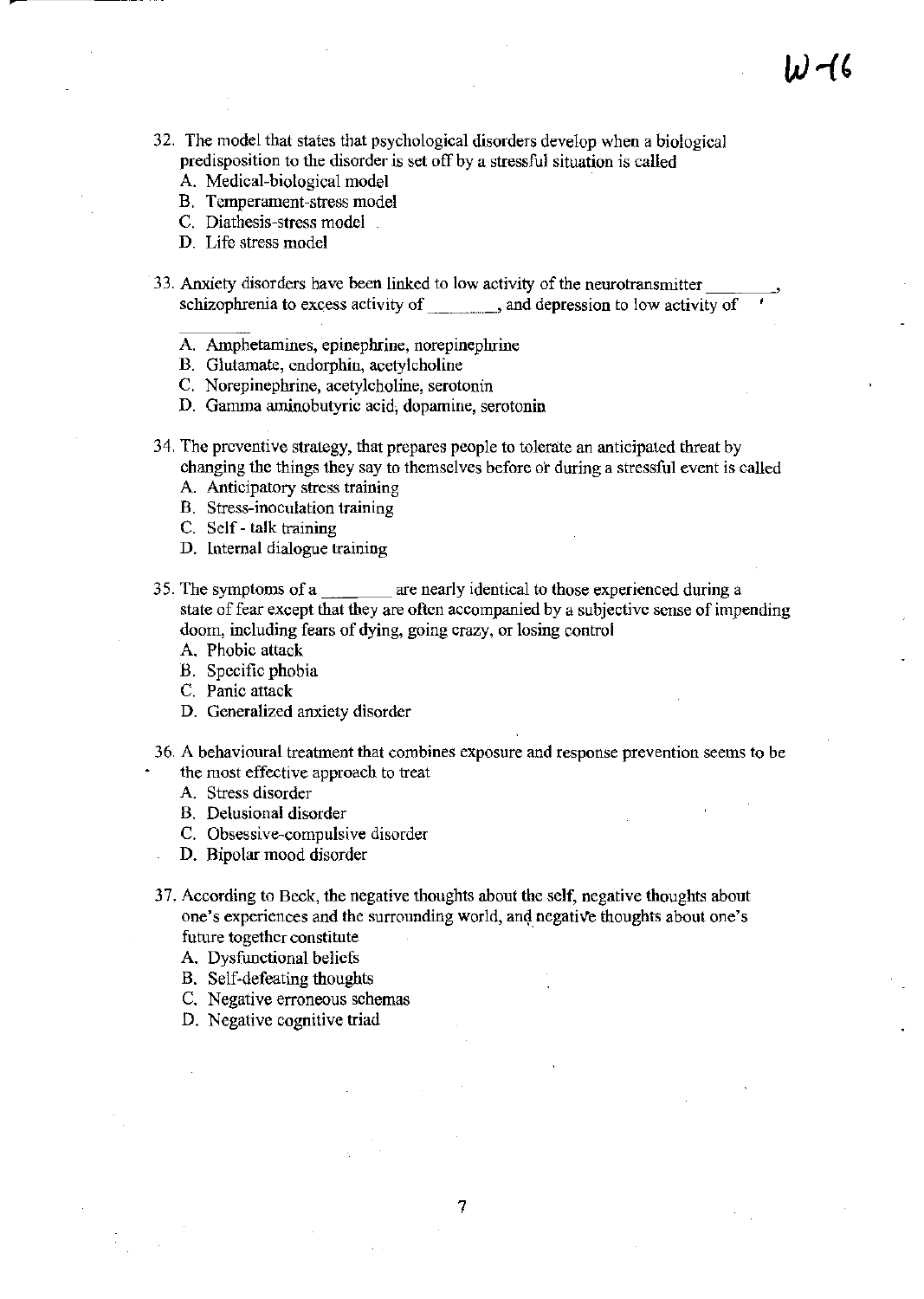- 38. Obesity is defined on the basis of a statistic called the Body Mass Index (BMI), which is a measure of a person's
	- A. Weight in comparison with age norms
	- B. Weight relative to height
	- C. Weight relative to birth weight
	- D. Weight relative to age and height
- 39. The personality disorder characterized by grandiosity, preoccupation with receiving attention, self-promotion, and lack of empathy is
	- A. Histrionic
	- B. Antisocial
	- C. Narcissistic
	- D. Borderline

#### 40. What does *diffusion* mean?

- A. Process of molecules moving from areas of low concentration to areas of high concentration
- B. State of the molecule when it is constant
- C. Process of molecules moving from areas of high concentration to areas of low concentration
- D. State of the molecule when it is moving
- 41. What is the correct sequence of the four elements of observational learning?
	- A. Attention, desire, memory, imitation
	- B. Attention, memory, imitation, desire
	- C. Desire, attention, memory, imitation
	- D. Attention, memory, desire, imitation
- 42. Information-processing model is
	- A. The set of mental operations that people perform on sensory information to convert that information into a form that is usable in the brain's storage systems
	- B. A model of memory in which memory processes are proposed to take place at the same time over a large network of neural connections
	- C. Model of memory that assumes the processing of information for memory storage is similar to the way a computer processes memory in a series of three stages
	- D. Model of memory that assumes infonnation that is more deeply processed, or processed according to its meaning rather tbanjust the sound or physical characteristics of the word or words, will be remembered more efficiently and for a longer period of time
- 43. The tendency to falsely believe through revision of older memories to include newer information, that one could have correctly predicted the outcome of an event is called
	- A. Hindsight bias
	- B. Constructive processing
	- C. Misinformation effect
	- D. False memory syndrome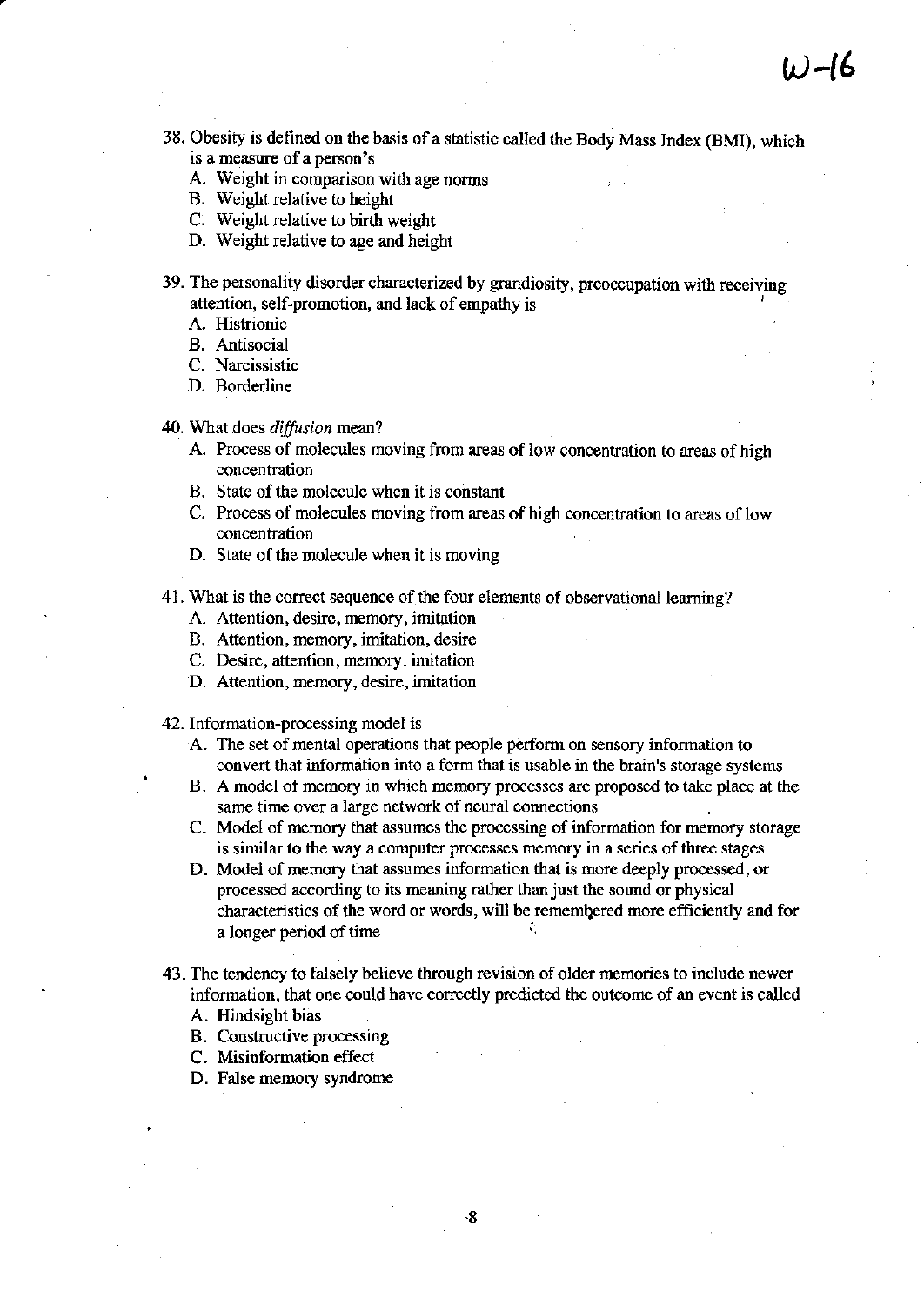- 44. An illusion of motion resulting from the successive presentation of discrete stimulus patterns arranged in a progression corresponding to movement, such as motion pictures is called
	- A. Muller-Lyer Illusion
	- B. Auditory Illusion
	- C. Stroboscopic motion
	- D. Phi-Phenomenon
- 45. A system of ill-defined nerve paths and connections within the brain stem, lying outside the well-defined nerve pathways, and important as an arousal mechanism.is called
	- A. Blood brain barrier
	- B. Mechanoreceptors
	- C. Blood nerve barrier
	- D. Reticular formation
- 46. Which theory proposed that the brain produces random electrical energy during REM sleep that stimulates memories stored in the brain?
	- A. Activation-synthesis theory
	- B. Brain plasticity theory
	- C. Restoration theory
	- D. Energy activation theory
- 47. People who are not consciously aware of the memories but are impacted by them in their subsequent performance and behaviour are likely to be influenced by
	- A. Latent memory
	- B. Implicit memory
	- C. Working memory
	- D. Priming
- 48. The process by which students with intellectual disability are placed in normal classrooms to facilitate learning and reduce isolation is
	- A. Accommodating
	- B. Acclimatizing
	- C. Integrating
	- D. Mainstreaming
- 49. The release of melatonin is influenced by a structure deep within the'tiny hypothalamus in an area called the

A. Suprachiasmatic nucleus

- 
- B. Supraoptic nucleus
- C. Paraventricular nucleus
- D. Preoptic nucleus
- 50. Name the sleep disorder in which the mechanism that blocks the movement of the voluntary muscles fails, allowing the person to get up and act out nightmares
	- A. Somnambulism
	- B. REM sleep behaviour disorder
	- C. Night terror
	- D. Narcolepsy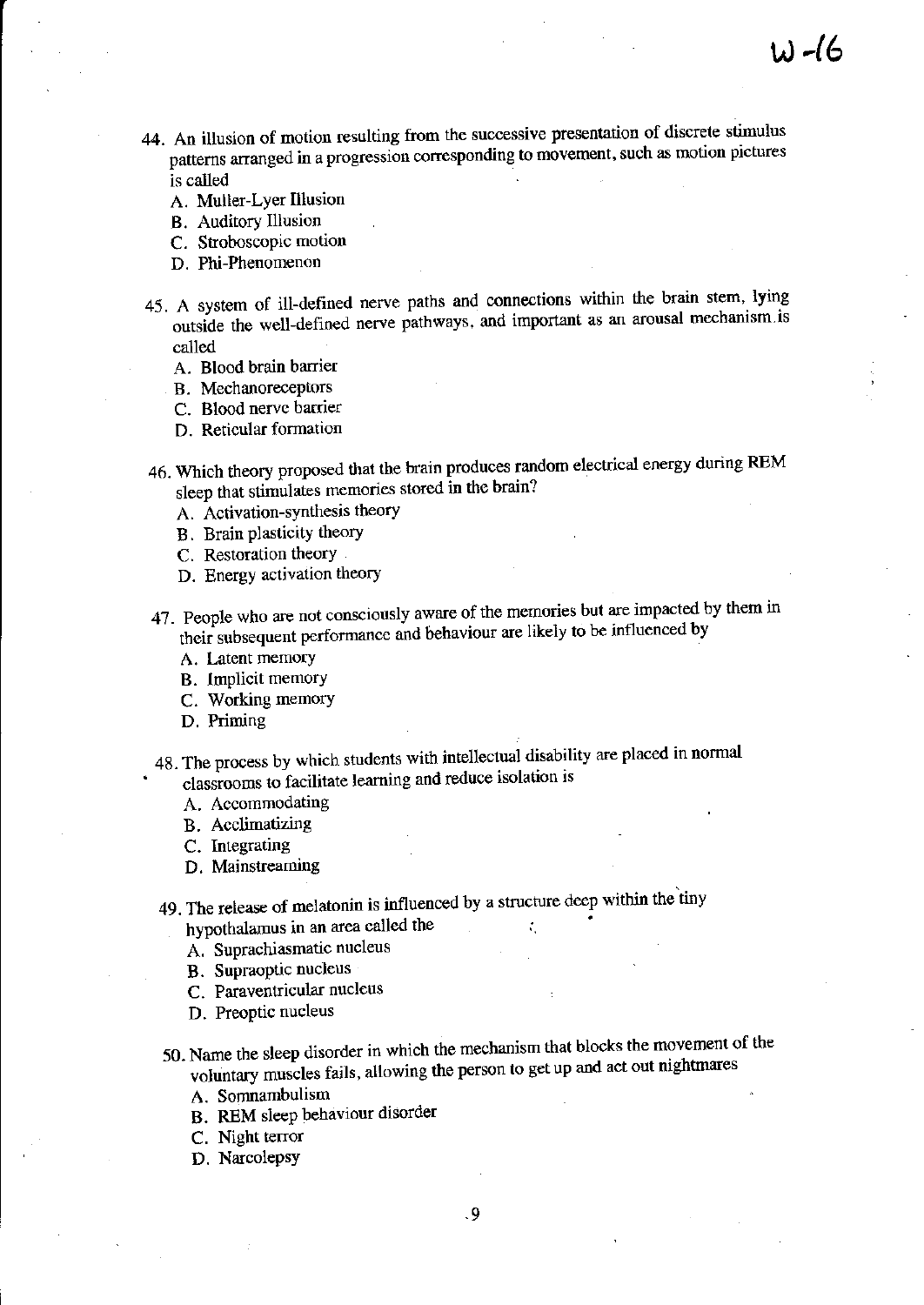- 51. Which one of the following need is not included in McClelland's theory of motivation?
	- A. Need for Affiliation
	- B. Need for Power
	- C. Need for Attachment
	- D. Need for Achievement
- 52. Ramya is applying for a job and one of the tests during the selection process was Thematic Apperception Test (TAT). Ramya's TAT story depicts a young girl who is rejected by one of her peers and seeks to regain her friendship. What major type of motivation is Ramya displaying in her story?
	- A. Need for achievement
	- B. Need for power
	- C. Need for affiliation
	- D. Need for motivation
- 53. A fatty substance produced by certain glial cells that coats the axons of neurons to insulate, protect, and speed up the neural impulses is called
	- A. Myelin
	- B. Schwann cells
	- C. Astrocytes
	- D. Microglial

54. Which one of the following is associated with pain relief?

- A. Acetylcholine
- B. Endorphins
- C. Serotonin
- D. Glutamate
- 55. Match *Category A* with *Category B* 
	- *Category A*  1. Stanley Schachter and Jerome Singer
	- ii. Lazarus
	-
	- iii. Yerkes-Dodson law
	- $iv.$  Richard Ryan and Edward Deci *Category B*
	- a. Cognitive-mediational theory
	- b. Self-determination theory
	- c. Cognitive Arousal theory
	- d. Arousal theory
	- A. i-a; ii-c; iii-d; iv-b
	- B. i-c; ii-a; iii-b, iv-d
	- C. i-c; ii-a; iii-d; iv-b
	- D. i-b; ii-d; iii-a; iv-c

 $\mathbf{r} = \mathbf{r}$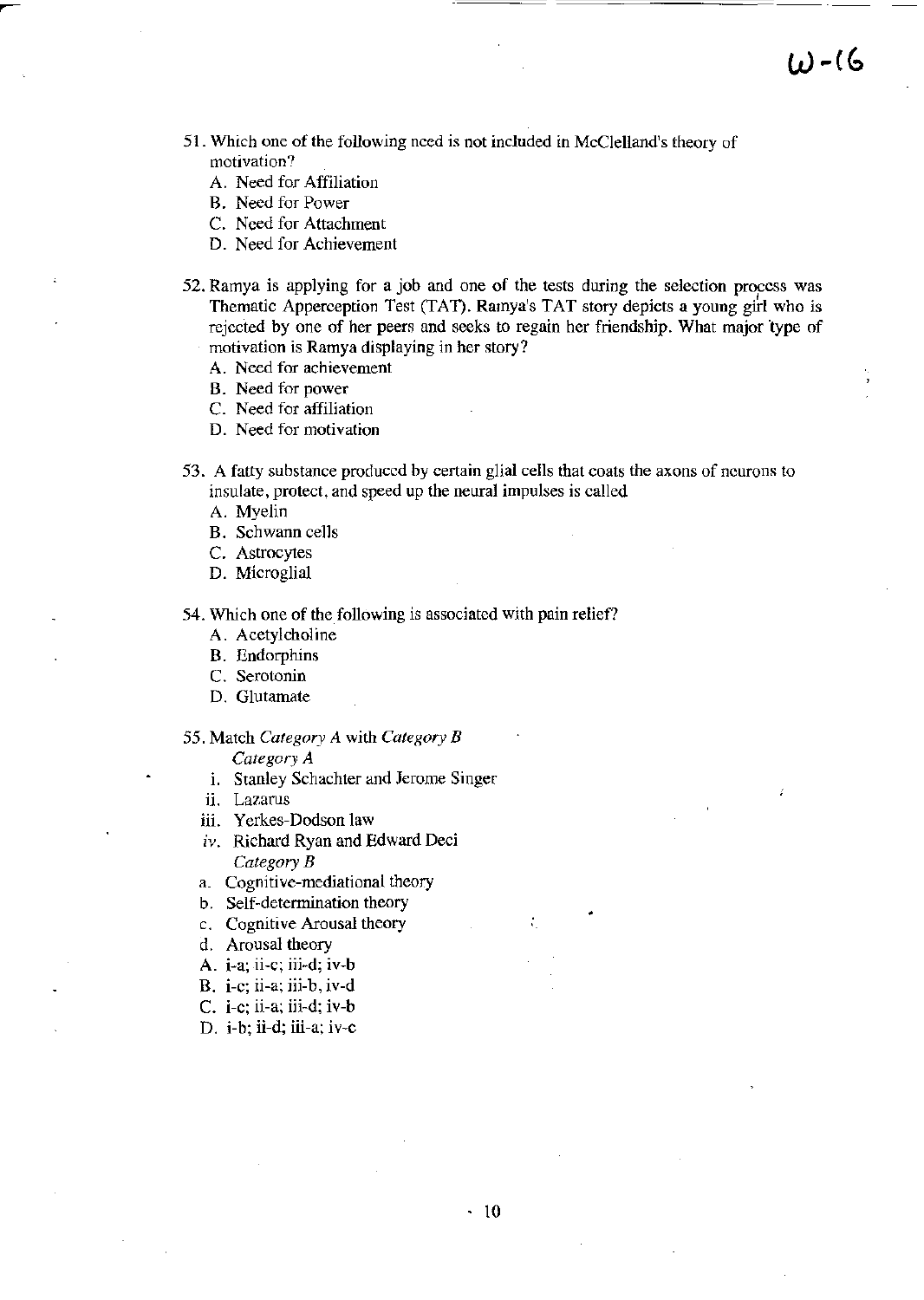- 56. The Flynn effect refers to the observation that
	- A. Scores on intelligence tests have been increasing worldwide since the past few decades
	- B. Intelligence scores are the product of nature and nurture
	- C. Cognitive flexibility increases with increase in age
	- D. Superior cognitive functioning enhances analytical skills
- 57. Golu is angry because his younger sister has got two cups of ice cream, but in reality  $\prime$ Golu's mother had actually divided one scoop of ice cream into two cups. The above example shows that Golu has not mastered
	- A. Object permanence
	- B. Conservation
	- C. Egocentrism
	- D. Moral reasoning
- 58. Ramesh is punished in school because he stole a candy from his friend's bag. The teacher informs about this incident to Ramesh's parents. When Ramesh reaches home his parents spank him and restrict him from coming out of his room and he is not given dinner too. Ramesh's parents characterize
	- A. Authoritative parenting style
	- B. Permissive parenting style
	- C. Authoritarian parenting style
	- D. Uninvolved parenting style
- 59. The Psychologist who proposed that "Each period of life has a unique challenge or crisis that the individual who reaches must face" is
	- A. Sigmund Freud
	- B. Alfred Adler
	- C. Jean Piaget
	- D. Eric Erikson
- 60. The brain's ability to changc both physically and chemically to enhance its adaptability to environmental change and compensate [or injury is called
	- A. Lateratization
	- B. Neuroplasticity
	- C. Synaptic blooming
	- D. Synaptogenesis
- 61. Yashwee is playing with a rubber duck toy. Suddenly she steps on the toy, the toy duck squeaks. Yashwce is delighted and repeats her action of stepping on the toy. This stage 1S
	- A. Primary circular reaction
	- B. Secondary circular reaction
	- C. Tertiary Circular reaction
	- D. Beginning of representational thought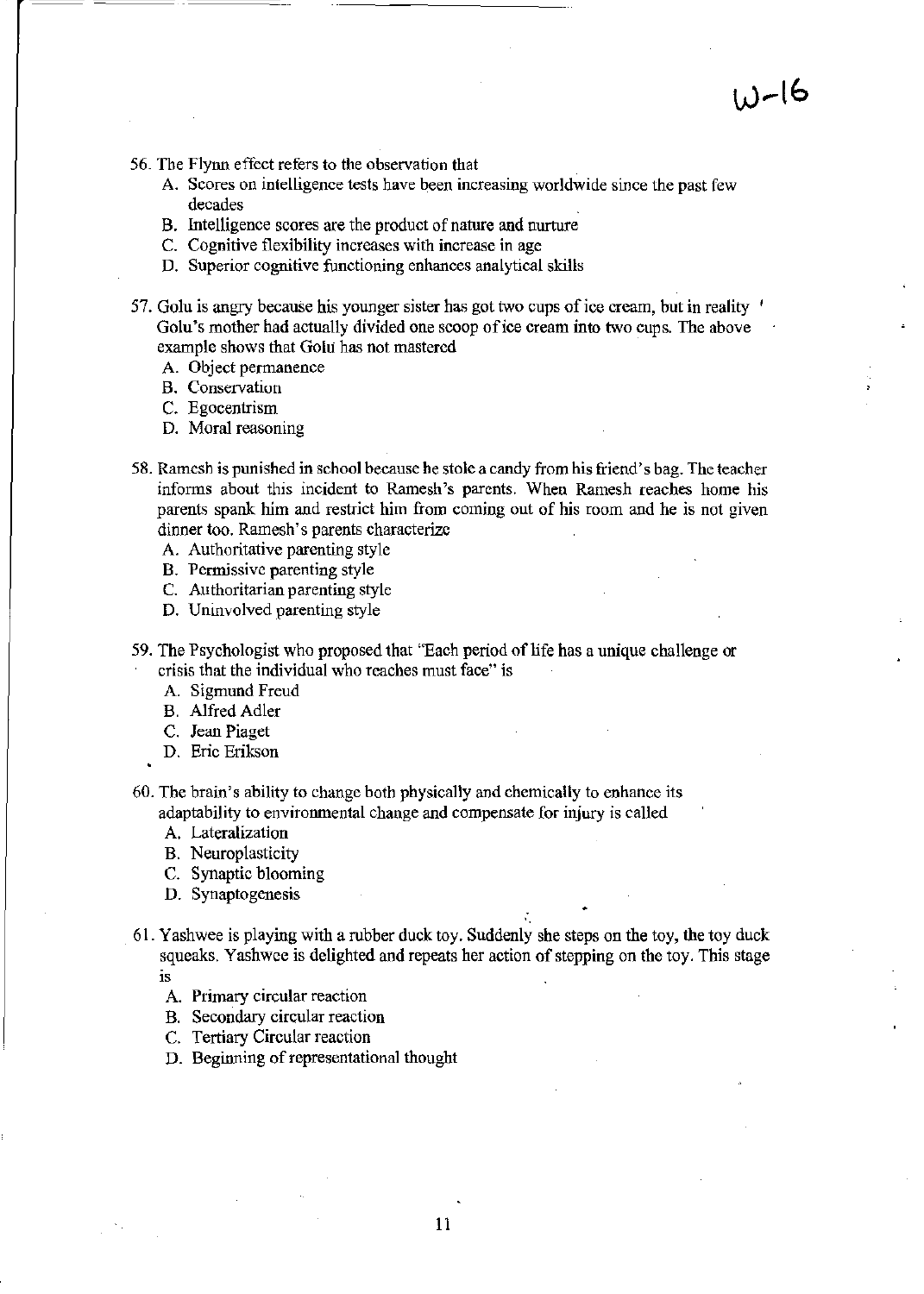- 62. Adolescents' ability to evaluate the logic of verbal statements without referring to realworld circumstances is called
	- A. Information processing
	- B. Propositional thought
	- C. Hypothetico-deductive thinking
	- D. Logical reasoning

r

- 63. Sourab, 15, has just learnt how to ride a motorcycle, and discovered that the faster be drives, the more exciting it gets. Despite his parents' warnings of an accident, he believes that it is not going to happen to him. This is a characteristic of adolescence that is termed as
	- A. Imaginary audience
	- B. Personal fable
	- C. Hypothetical reasoning
	- D. Illogical reasoning
- 64. Baby Sarah is looking at her picture books, she sees a picture of a cow and screams and says 'see doggie'. What process has occurred according to Piaget?
	- A. Accommodation
	- B. Object permanence
	- C. Reversibility
	- D. Assimilation
- 65. According to James Marcia's identity theory, an individual who has never explored his options because they never doubted what he wants to become in life falls in the category of
	- A. Identity moratorium
	- B. Identity foreclosed
	- C. Identity achieved
	- D. Identity diffusion
- 66. Which of the following is a continuous variable?
	- A. Gender
	- B. Temperature
	- C. Hair colour
	- D. Socia-economic status
- 67. Which of the following designs is least likely to establisl} causal relationship between variables?
	- A. Quasi-experimental design
	- B. Within-participants design
	- C. Experimental design
	- D. Correlational design
- 68. The variance of a set of data with 10. participants is 49. What is the standard deviation?
	- A. 7
	- B. 49
	- C. 490
	- D. 2401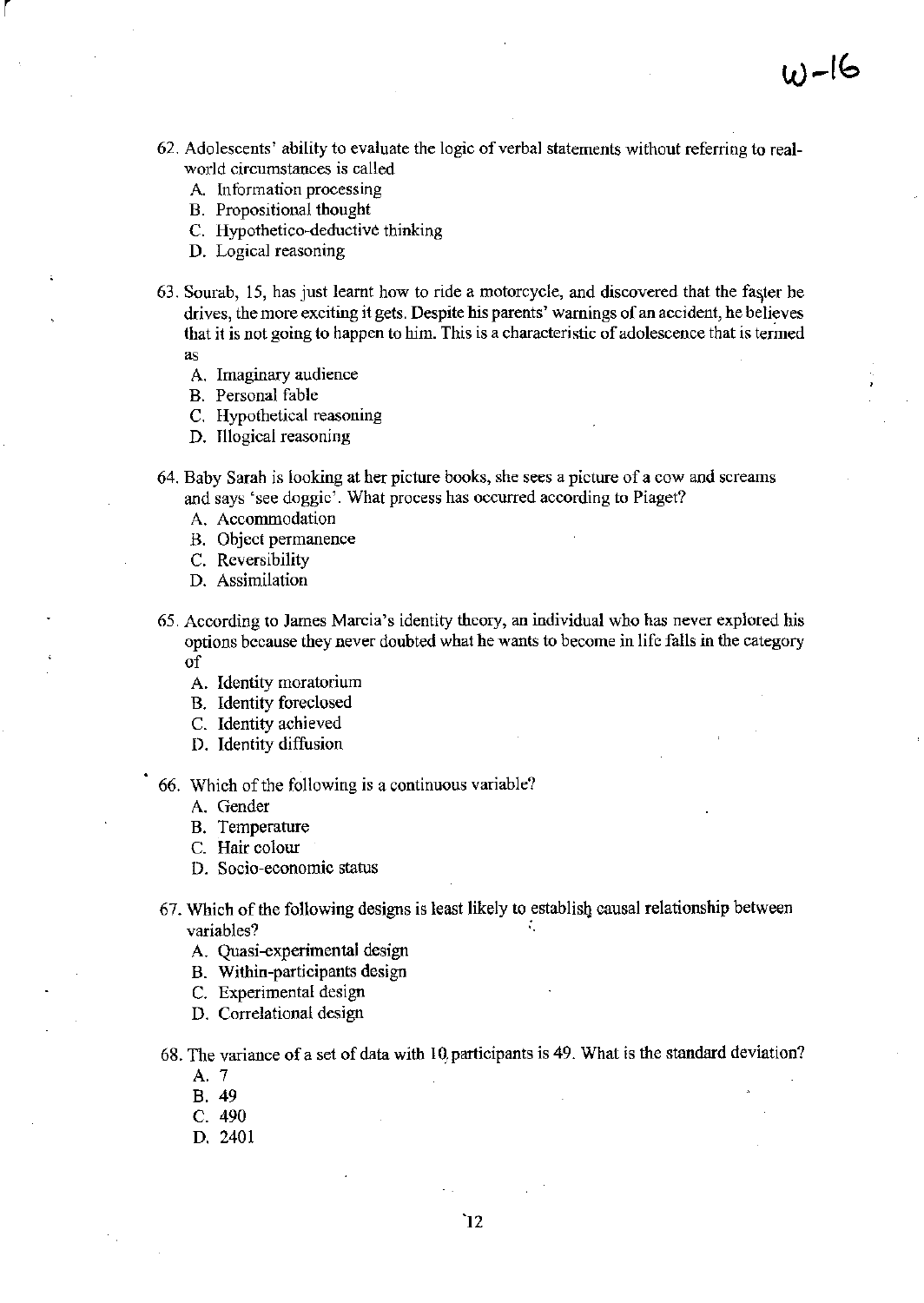- 69. What kind of relationship is presented by a scatterplot where the points group around an imaginary line that goes from the bottom left-hand corner to the top right-hand corner?
	- A. Zero
	- B. Bimodal
	- C. Negative
	- D. Positive

70. The standard deviation of a normally distributed variable is equal to

A. One

B. Zero

C. The Mean

D. The Variance

- 71. What is the mean of the following set of scores: 26, 19,34,23,28,27,22, and 33?
	- A.24
	- B. 24.5
	- C. 26
	- D. 26.5

## 72. Which of the following gives the best estimate of the population mean?

- A. Sample mean
- B. The standard deviation
- C. The standard error
- D. The mean of several sample means
- 73. The class teacher collected the Mathematics marks of 16 students and found that the standard deviation was 42. What would be the standard error?
	- A. 9.75
	- B. 10
	- C. 10.5
	- D. 10.75

74. For a paired t-test with 50 participants, the *dfis* 

- A. 50
- B. 49
- C. 48
- D. 2 . •

75. Which of the following measures of central tendency is/are sensitive to extreme scores?

- 1. Mean
- II. Median
- 111. Mode
- A. Only I
- B. Only 11
- $C. I$  and  $II$
- D. I, II, and III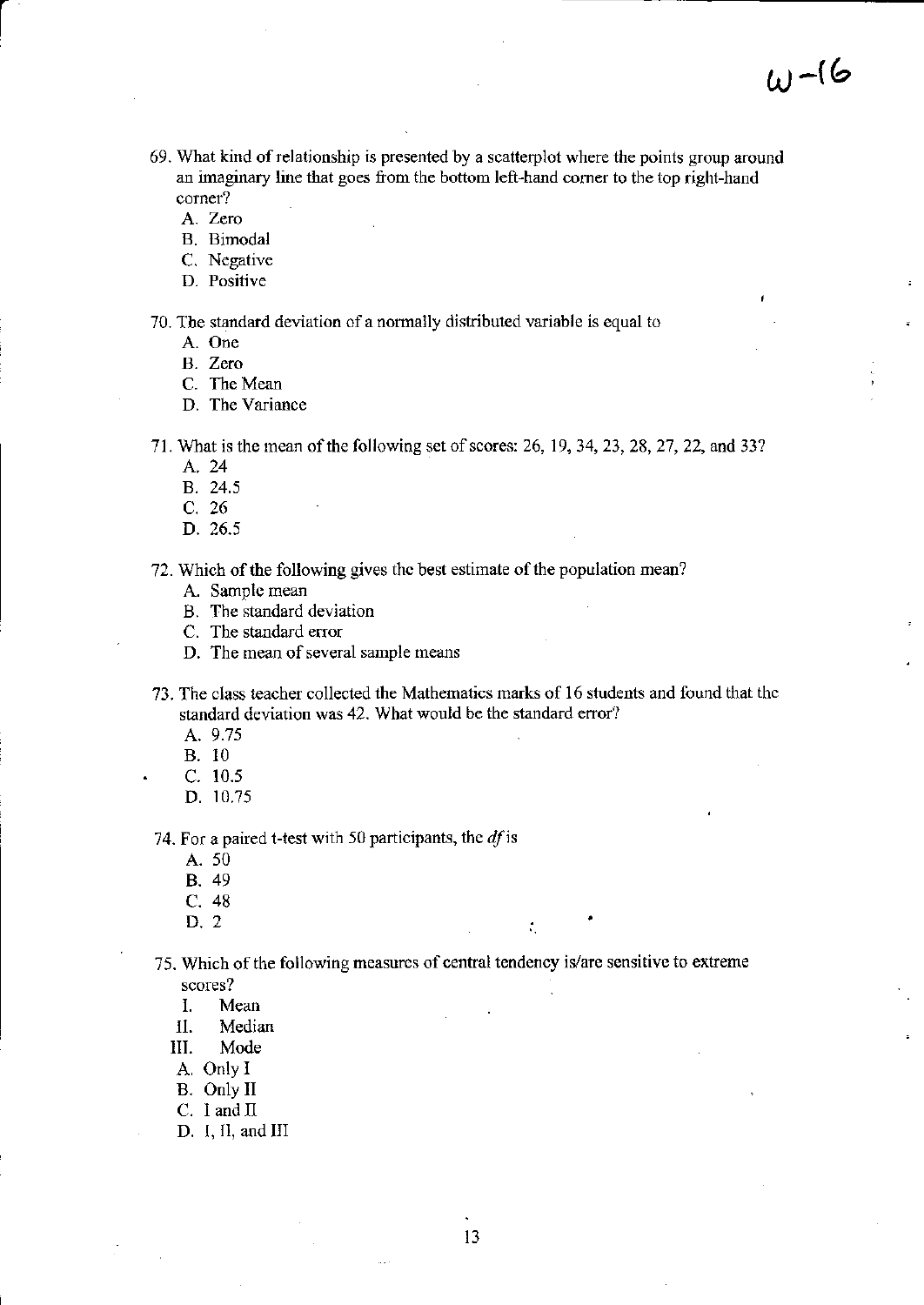## **Part B**

76. Find the right option for the underlined word *"the case was held over as many people opposed it"* 

- A. Stopped
- B. Negated
- C. Dropped
- D. Deferred
- 77. Fill in the blank with the right word *"India was a country with great wealth and rich cultural heritage before the of the British*"
	- A. Entry

B. Advent

- C. Immigration
- D. Migration
- 78. Find the synonym for the word in italics. 'Sunny was a constant source of trouble at home, his mother thought he was *incorrigihle'* 
	- A. Truant
	- B. Inveterate
	- C. Rash
	- D. Dishonest
- 79. Find out the grammatical error in the sentence given below

I had been astonished/ when I heard that/ Sunil moved out of the house/ without informing anyone of us

- A. I had been astonished
- B. when 1 heard that
- C. Sunil moved out of the house
- D. without informing anyone of us
- 80. \Vhich of the following best expresses the meaning of *a small* fry?
	- A. Little
	- B. Weak
	- C. Unimportant
	- D. Inadequate
- 81. Whieh of the following best expresses the meaning of the underlined phrase in the following sentence?

*A brave soldier cannot afford to have a fit of the blues before the war* 

- A. Stimulant
- B. Steroid
- c. Enjoyment
- D. Depression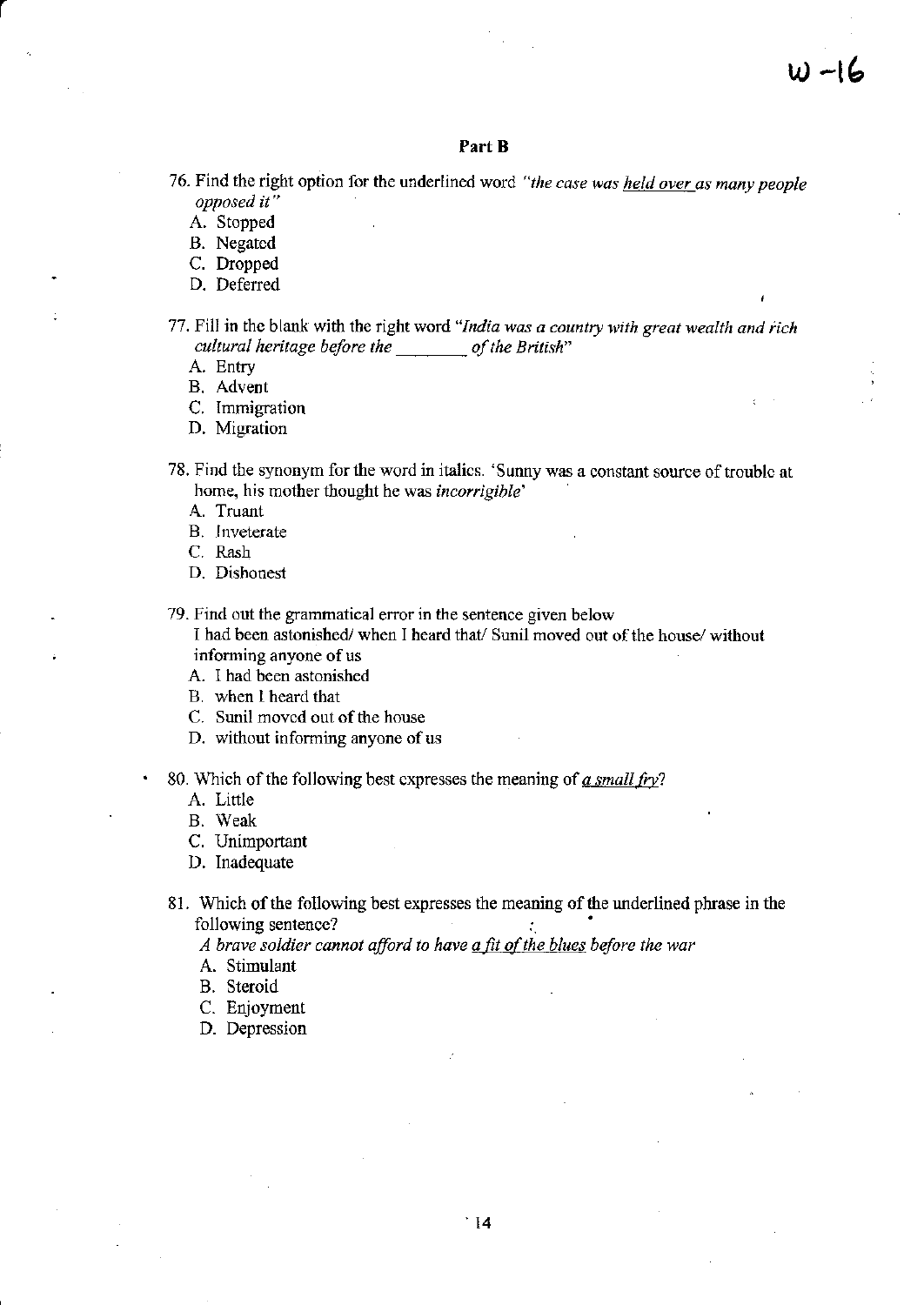$(u) - 16$ 

82. Find the part that has an error in the following sentence

i. *The old man has ii. had the best medical facilities available* iii. *but he will not be cured iv. unless he does not have a strong desire to live* 

- A.
- B. ii
- C. iii
- D. IV

83. Which of the following is correct?

- A. Several thousand rupees is required
- B. The police is present in heavy number
- C. Thirty per cent are certainly a good rate
- D. There is a bedroom and a dining room
- 84. Choose the nearest synonym for the word underlined *She is an employee of sterling qualities* 
	- A Beautiful
	- B. Genuine
	- C. Altractive
	- D. Spurious

85. Choose the nearest antonym for the word underlined f *find the representative's words repugnant* 

- A. Amiable
- B. Disgusting
- C. Repulsive
- D. Gross

86. Identify the proper meaning to the underlined word *She adjusted quite well with her husband's idiosyncrasies* 

- A. Weaknesses
	- B. Addictions
	- C. Uncivilized behaviour patterns
	- D. Peculiar habits

87. Choose the part of the sentence which has error in it

i. He asked her that ii. Whether she knew iii. What had happened last week iv. When she was on leave • ÷.

- A.
- B. It
- C. iii
- D. IV

88. Fill in the blanks with appropriate answers<br>
It is unwise to \_\_\_\_\_\_\_\_\_\_ all your capital \_\_\_\_\_\_\_\_\_\_\_ one enterprise

- A. Try on, above
- B. Tie down, with
- C. Tie in with, in
- D. Try along, up to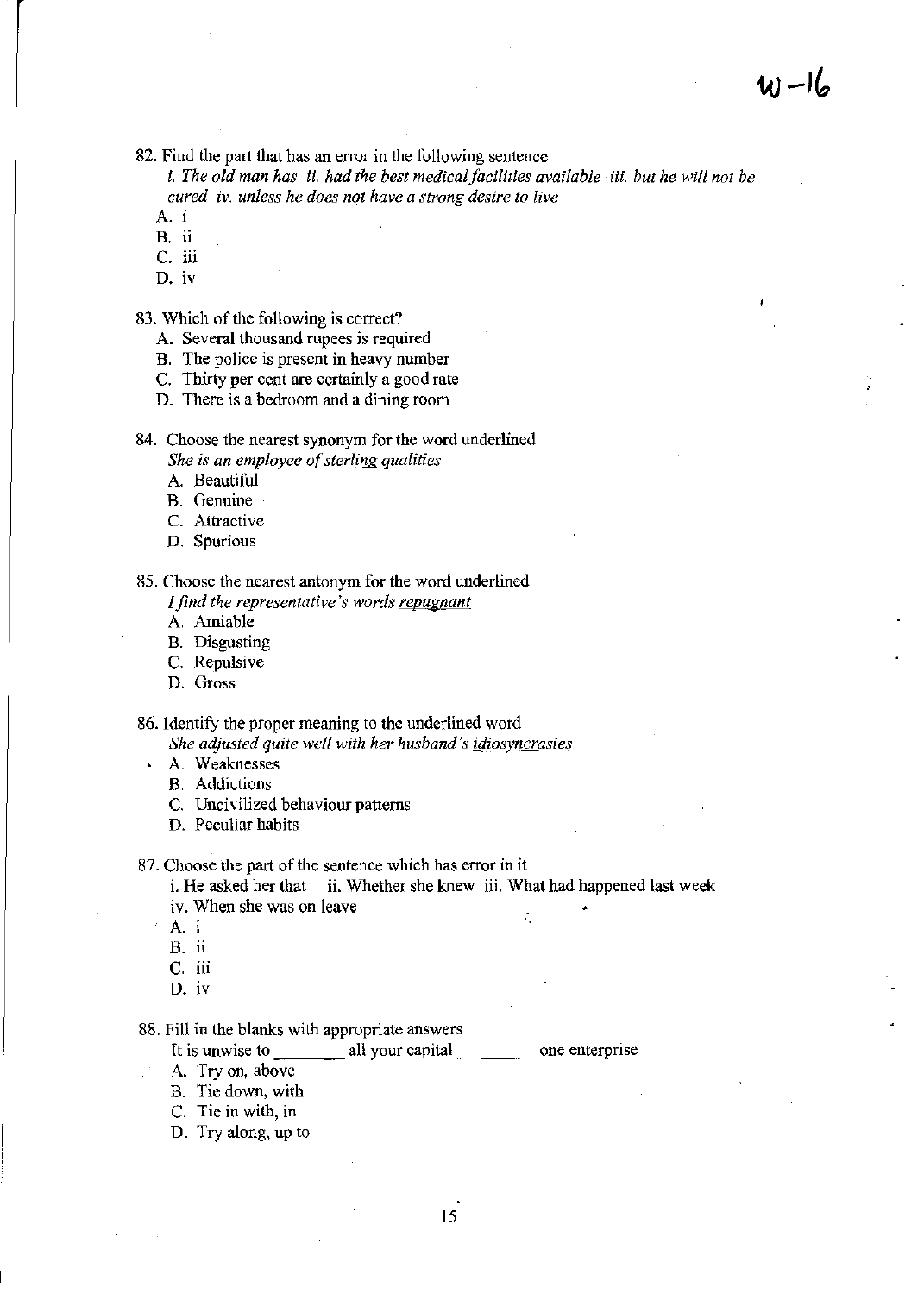- 89. Which of the following is correctly spelt?
	- A. Endevour
	- B. Endivour
	- C. Endaevour
	- D. Endeavour
- 90. Choose the correct direct speech for the following sentence
	- The Principal asked me whether I had informed the Chief Guest the revised schedule *the day before*
	- A. The Principal said to me," Did I inform the Chief Guest the revised schedule the day before?"
	- B. The Principal said to me," Did you informed the Chief Guest the revised schedule yesterday?"
	- C. The Principal said to me," Have you informed the Chief Guest the revised schedule yesterday?"
	- D. The Principal said to me," If have I informed the Chief Guest the revised schedule the day before?"
- 91. Select the correct passive sentence for the following statement

*One finds mosquitoes everywhere* 

- A. Mosquitoes are found everywhere by anyone
- B. Mosquitoes found everywhere
- C. Mosquitoes are found everywhere
- D. Mosquitoes are being found everywhere
- 92. In the following sentence some parts of the sentence have been jumbled up. Rearrange the parts in italics which are labeled as P, Q, R, and S to produce the correct sentence. Choose the proper sequence to complete the following sentence.

Kuala Lumpur....

*where modern Malay Executives* (P)

*will never miss Friday prayers* (Q)

*hut, might have a cellular phone in hand* (R)

*is a city firmly rooted in tradition* (S)

- A. RQSP
- B. SPQR
- C. RPSQ
- D. SQRP

93. Fill in the blanks with suitable words

Though she is by nature, she does not like that any stranger should on her privacy

•

- 
- A. Salubrious; interfere
- B. Garulose; meddle
- C. Gregarious; intrude
- D. Lugubrious; lonely